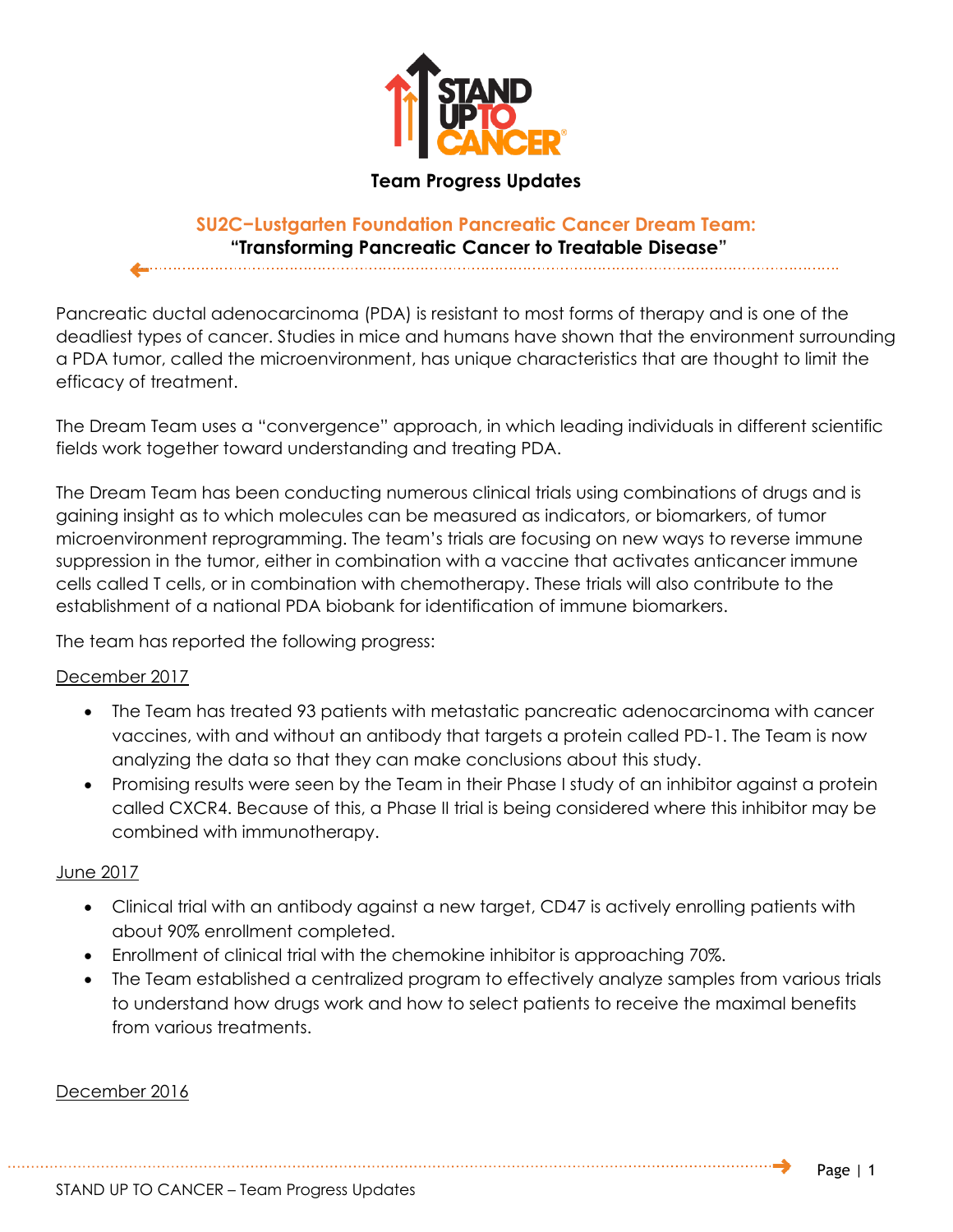

## **Team Progress Updates**

- Three clinical trials of combination therapy are continuing to accrue with the focus on novel immune suppressive pathways within the tumor and stroma.
	- o The first study testing a vaccine approach with checkpoint blockade therapy is 100% enrolled.
	- o The second study combines chemotherapy with a "BTK" inhibitor (ibrutinib) and is continuing enrollment at two sites.
	- o The third study is testing an antibody combined with chemotherapy has completed 40% enrollment and will open a third site.
- Two additional clinical trials, each testing tumor-targeted agents are actively enrolling patients.
- The Team is analyzing the first set of patient samples (from 24 subjects) using a multiplex immunohistochemistry biomarker assay, which was developed by this Team.

#### June 2016

- All five clinical trials are open and actively enrolling patients.
- The preclinical mouse studies are active and producing data that suggests rational drug combination strategies combining immune checkpoint inhibition with the current drugs that are being tested by this Team.

## December 2015

- The Team's five clinical trials, testing one or more agents that have been shown in laboratory studies to alter a novel immune suppressive pathway in PDA, are all open and enrolling patients.
- One of the studies has banked enough patient samples to begin biomarker identification work.
- Laboratory studies are being conducted alongside the clinical trials to establish novel combination treatment approaches and to develop biomarkers that will drive the next generation of clinical trials.
- The Team's central data repository, LabKey, used for storing clinical, correlative, and laboratory data and protocols is being enhanced and refined.

## June 2015

During the 7-12 month reporting period, the Stand Up To Cancer-Lustgarten Pancreatic Cancer Convergence Dream Team has made progress on all of their specific aims.

- Five pancreatic cancer clinical trials have been designed
	- o Two clinical trials are actively enrolling patients;
	- o One is completing the optimization of the drug dosing phase;
	- o Two have IRB approval;
- Secured additional funding to perform an enhanced analysis called RNA-Seq on tumor biopsies from one of the clinical trials before and after patients receives treatment.